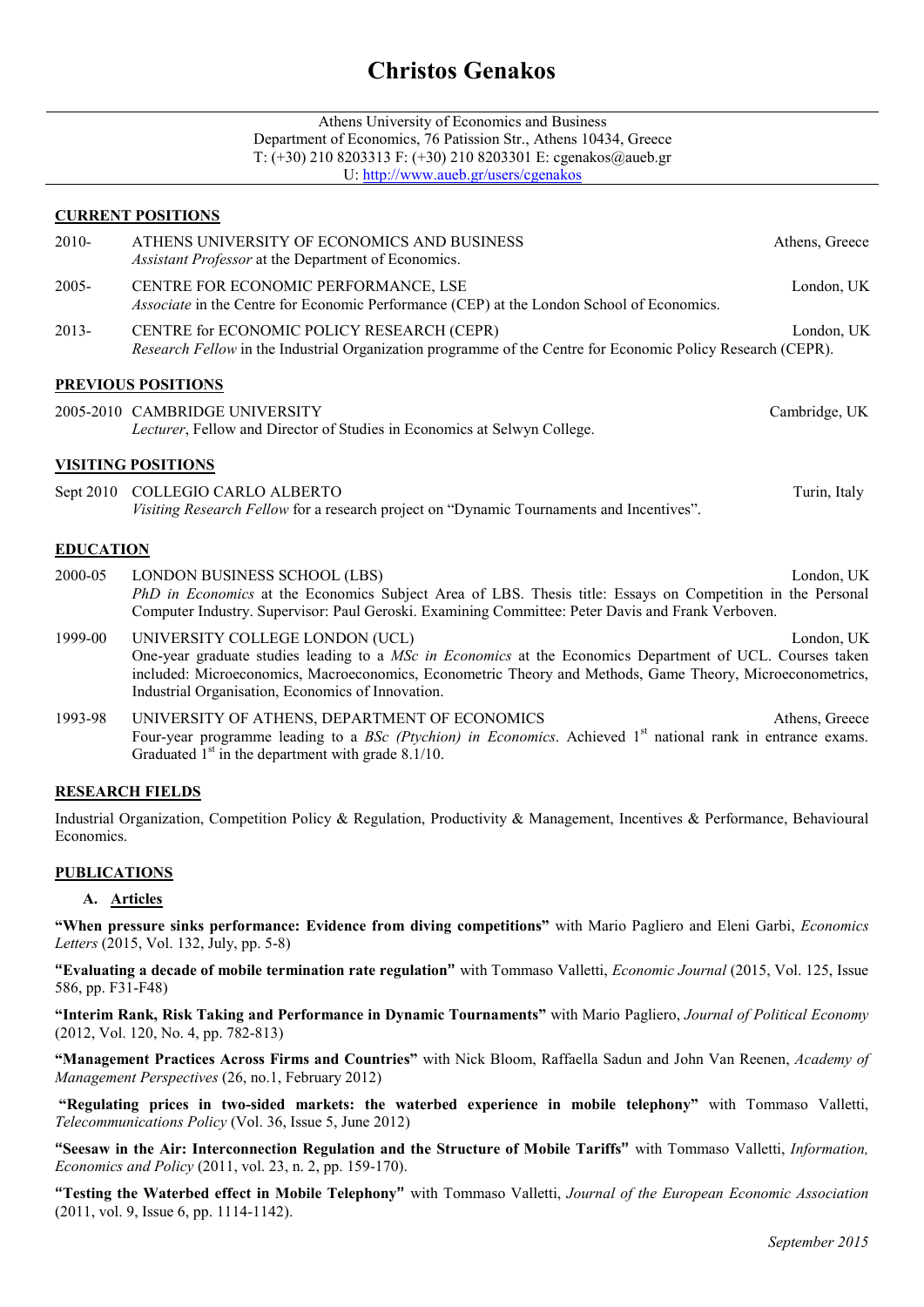# **Christos Genakos**

 **"Modern Management: Good for the Environment or just Hot Air**?**"** with Nick Bloom, Ralf Martin and Raffaella Sadun, *Economic Journal* (2010, vol. 120, n. 544, pp. 551–572).

## **B. Book Chapters**

**"Product Market Regulation and Competitiveness: Towards a National Competition and Competitiveness Policy in Greece,"** with Yannis Katsoulakos and George Houpis, in C. Meghir, C. Pissarides, D. Vayanos and N. Vettas (eds.), *Reforming the Greek Economy*, MIT Press, *forthcoming*.

**"Product Market Reforms in Greece: Learning form the Past to Move Forward",** in M. Choupres and H. Edquist (eds.), *What Can we Learn from Economic Reforms in Greece and Sweden*, ELF, 2013.

**"Econometric Evidence in EU Competition Law: An Empirical and Theoretical Analysis,"** with Ioannis Lianos, in I. Lianos and D. Geradin (eds.), *Handbook on European Competition Law*, Edward Elgar, Chelthenham, 2013.

 **"Mobile Regulation and the 'Waterbed' Effect,"** with Tommaso Valletti, in M. Falch and Jan Markendahl (eds.), *Promoting New Telecom Infrastructures: Markets, Policies and Pricing*, Edward Elgar, Chelthenham, 2010.

## **COMPLETED RESEARCH PAPERS**

**"Loss Aversion on the Phone"** with Costas Roumanias and Tommaso Valletti, *submitted*

**"Evaluating Market Consolidation in Mobile Communications"** with Tommaso Valletti and Frank Verboven, *submitted* 

**"Evaluating the impact of Sunday trading deregulation"** with Svetoslav Danchev, *under revision* 

**"The Impact of Markup Regulation on Prices"** with Pantelis Koutroumpis and Mario Pagliero, *under revision* 

**"Leveraging Monopoly Power by Limiting Inter-operability: Theory and Evidence from Computer Markets"** with Kai-Uwe Kühn and John Van Reenen, *under revision.* 

#### **RESEARCH IN PROGRESS**

"**Experimental Evidence of Neighbourhood Effects on Education: the case of the Athens 2004 Olympic Village**" with Elias Papaioannou and Ioannis Polycarpou

**"Does Management Matter? New empirics and Old Theories"** with Nick Bloom, Raffaella Sadun and John Van Reenen (LSE-CEP mimeo).

#### **POLICY FOCUSED PUBLICATIONS**

"Mobile regulation and the "waterbed effect"", with Tommaso Valletti, VoxEU, 4 January 2010.

"Weightlifting Competitions: lessons for performance management" with Mario Pagliero, CentrePiece, Winter 2009.

"The European Commission versus Microsoft: Competition Policy in High-Tech Industries " with Kai-Uwe Kühn and John Van Reenen, CentrePiece, Summer 2007.

"Regulating the Mobile Phone Industry: Beware the "Waterbed" Effect", with Tommaso Valletti, CentrePiece, Autumn 2007

"What Drives Good Management around the world? " with Nick Bloom, Raffaella Sadun and John Van Reenen, CentrePiece, Autumn 2007.

#### **MEDIA REFERENCES**

Financial Times, Καθηµερινή, European Voice, The Financial Times-Adviser, The Times, Computer Weekly, Τα Νέα, Management Today, The Economist, La Repubblica, "Britain 2009" ESRC magazine, British Airways magazine, Απογευµατινή.

#### **TEACHING EXPERIENCE**

Business Economics (undergraduate, MBA), AUEB: 09/10, 10/11, 11/12 Game Theory and Uncertainty (undergraduate), AUEB: 10/11, 11/12 Competition Policy and Regulation (undergraduate), AUEB: 09/10, 10/11, 11/12 Advanced Industrial Organization (Ph.D.): Cambridge 07/08, 08/09; AUEB 09/10, 10/11, 11/12 Industrial Organization (undergraduate): Cambridge 06/07, 07/08, 08/09 Introductory Microeconomics (undergraduate): Cambridge 05/06, 06/07, 07/08, 08/09, 09/10 Intermediate Microeconomics (undergraduate): Cambridge 05/06, 06/07, 07/08, 08/09, 09/10 Analysis of Strategy (graduate): LSE 01/02 Introduction to Strategic Thinking and Game Theory for Management (graduate): LSE 04/05 Economics for Management (undergraduate): LSE 01/02, 02/03, 03/04